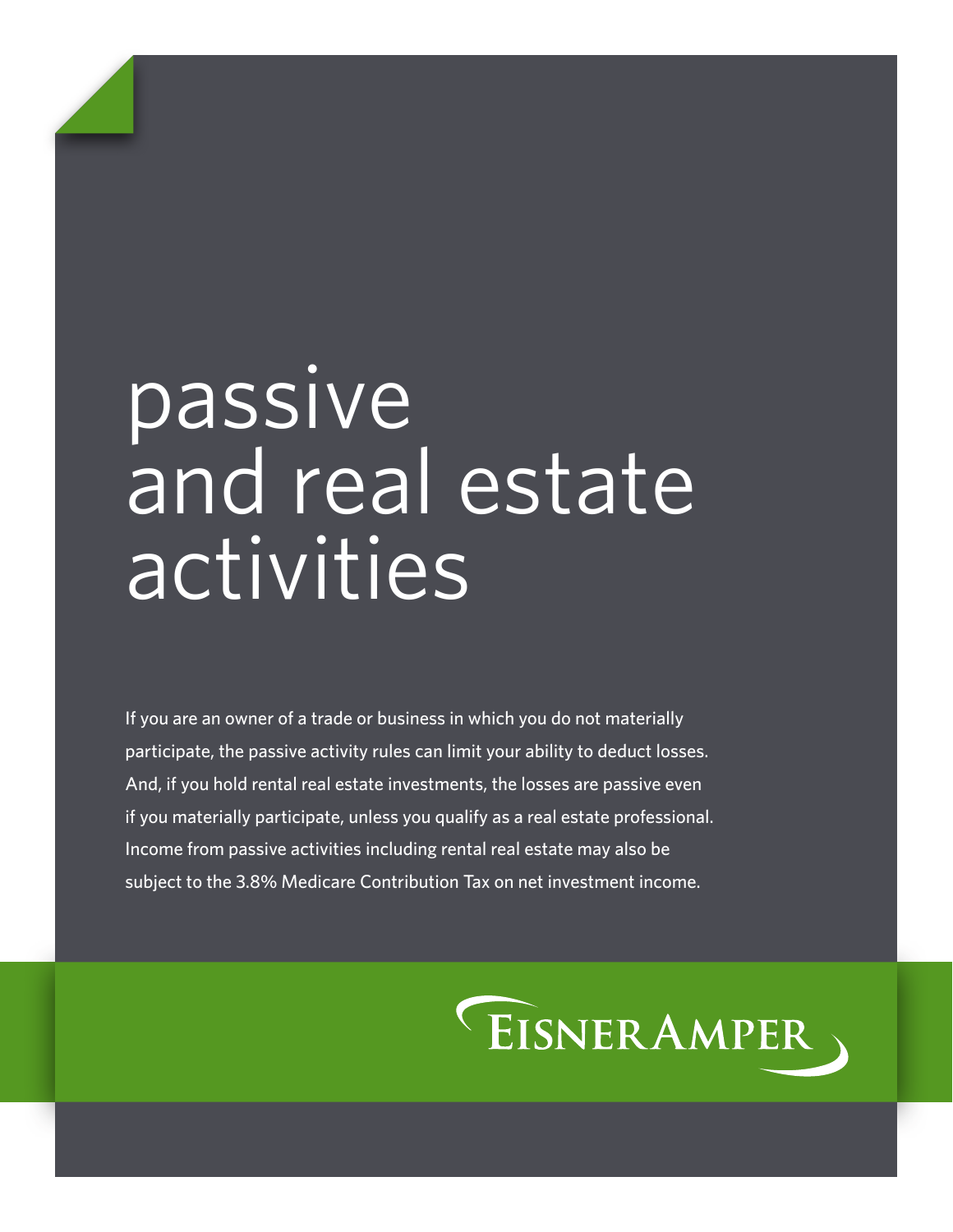# WHAT ARE PASSIVE LOSSES?

A passive loss is a loss from a business activity in which you do not materially participate. The most common ways you are deemed to materially participate in a business activity, and thereby avoid the passive activity limitation rules, are if:

- You participate more than 500 hours in the activity during the year,
- Your participation constitutes substantially all of the participation in the activity,
- You work more than 100 hours per year in the activity and not less than any other person, including non-owners, or
- You work more than 100 hours per year in each of several activities, totaling more than 500 hours per year in all such activities.

Passive activity losses are deductible only to the extent that you have income from other passive activities to offset the losses, or when you completely dispose of the activity. If you have passive losses that you cannot deduct in the current year, you can carry these losses forward to the following year, subject to the same passive loss rules and limitations.

Taxpayers should keep detailed records as to the time they spend on a particular activity, especially when they participate in several activities. Moreover, there are specific rules as to what kind of work qualifies as participation.

# CONVERT PASSIVE LOSSES

If you fail the material participation tests and you have passive losses that are subject to a disallowance, there are things that you can do to convert the disallowed losses into tax-saving deductible losses:

#### **Dispose of the activity**

Sell any passive activity with current or suspended passive losses through a bona fide sale to an unrelated party. The losses become fully deductible when the activity is sold — including any loss on the disposition (subject to capital loss limitations). Even if you realize a gain on the sale, you can still save taxes as Tax Tip 14 illustrates. But you must also be aware of the phantom income trap discussed in Tax Tip 15.

#### **Increase your participation in loss activities**

For an activity that is generating losses, consider increasing your participation to meet one of the tests listed above, if possible, so you will not be subject to a passive loss limitation for the activity in that year.

#### **Increase the hours you participate in real property trades or businesses**

If you are engaged in real estate activities, increase your hours to meet the real estate professional test (discussed below). If you are a real estate professional, your real estate losses are no longer treated as passive losses, allowing you to deduct them in full.

#### **tax tip**



# **14** USE PASSIVE ACTIVITY CAPITAL GAINS TO RELEASE SUSPENDED ORDINARY LOSSES

If you have suspended passive activity losses, you may be able to dispose of a passive activity at a gain and not have to pay any taxes. In fact, you may actually reduce your taxes despite the gain.

As an example, assume you have suspended passive losses of \$300,000 from an activity that you have held for more than one year. You dispose of the activity in 2016 and realize a capital gain of \$340,000. You would actually save federal taxes of \$50,800 as well as receiving the proceeds from the sale.

This very favorable result is due to the fact that the suspended losses reduce your ordinary income at a 39.6% rate, whereas the long-term capital gain from the sale would be taxed at no more than 20%. The suspended loss would therefore reduce your tax by \$118,800 (39.6% of \$300,000) but the capital gain would only increase your tax by \$68,000 (20% of \$340,000). If you have a net capital loss carryover that you might not be able to utilize, your savings would even be greater since the gain could be offset by the carryover loss, giving you the full tax benefit of the loss (but a reduced carryover).

The tax savings would be reduced by the 3.8% Medicare Contribution Tax in the amount of \$1,520 (3.8% of \$40,000, which is the difference between the \$340,000 capital gain and \$300,000 ordinary loss).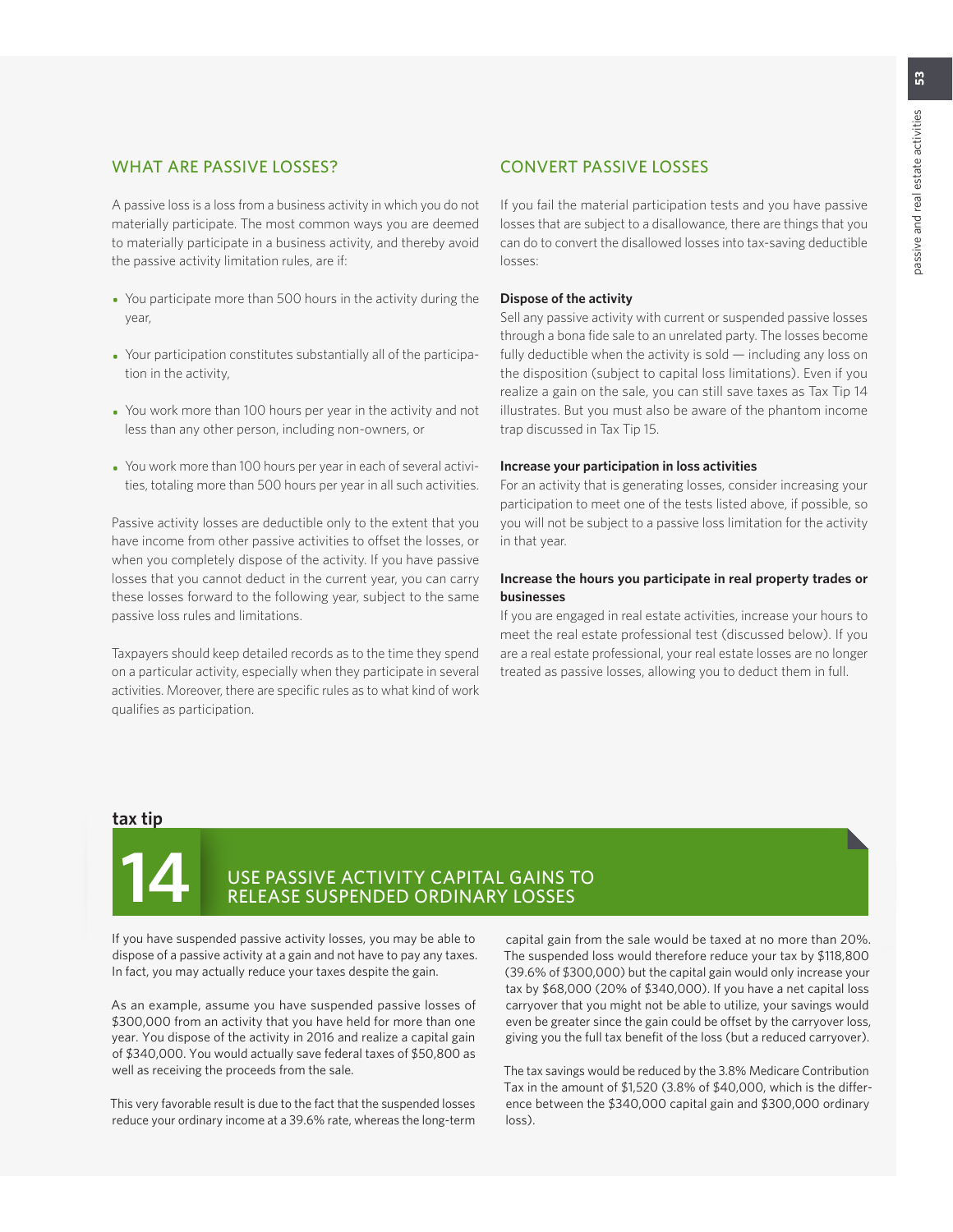If you have passive losses from activities that you cannot convert into "material participation" activities as discussed above, you should consider taking the following steps to utilize your passive losses:

#### **Decrease your participation in income activities**

For an activity in which you materially participate that is generating non-passive income, limit your participation to less than 500 hours, if feasible. Therefore, the activity may become passive and you can use the income to offset your passive losses. However, make sure that you are not still considered active under the other tests. This may result in the additional 3.8% Medicare Contribution Tax to the extent that the income is not fully offset by passive losses. If you or your spouse have been materially participating in the activity for 5 out of the last 10 years, you will be deemed to be materially participating in the current year, even if you do not participate at all in the current year.

#### **Invest in income-producing passive activities**

Consider investing in an income-producing trade or business that you will not materially participate in. This creates passive income to you which can be offset until you utilize all of your passive losses from other unrelated passive activities. This may result in the additional 3.8% Medicare Contribution Tax to the extent that the income is not fully offset by passive losses.

#### **tax tip**



Income in excess of your net proceeds can be triggered upon the disposition of real estate. This results from prior deductions based on indebtedness. Therefore, you may have deducted losses and/ or received cash distributions in prior years that were greater than your actual investment in the property. This is sometimes referred to as negative capital.

Phantom income to the extent of your negative capital can also occur if you dispose of your interest in the pass-through activity, even if the underlying property remains unsold. However, to the extent your prior year's passive losses were suspended, you would have an ordinary loss to offset this income. As Tax Tip 14 demonstrates, this can actually be a tax savings opportunity.

# IDENTIFY YOUR ACTUAL PASSIVE LOSSES

When identifying your net passive losses, take into account the following:

- Investment and trading partnerships, S corporations and LLCs that only generate portfolio income, such as capital gains, interest and dividends, are not passive activities, even if you do not participate in the activity. Therefore, the investment income cannot offset your passive losses.
- Interest expense on money borrowed to fund your investment in a passive activity is treated as an additional passive activity deduction, subject to the same disallowance rules.
- Portfolio income, such as interest and dividends, from a passive activity cannot offset the passive losses from the activity.

# LOSSES FROM LIMITED LIABILITY COMPANIES ("LLCS") AND LIMITED LIABILITY PARTNERSHIPS ("LLPS")

Generally, limited partners of an LLP are presumed to not be materially participating in the business, and thus these activities would be considered passive. There is an exception to the presumption of no material participation where an individual holds an interest in a limited partnership as both a limited partner and a general partner. In this case, such person can avoid the passive loss rules with respect to the limited partnership interest.

The courts have addressed whether the rules that apply to limited partnership interests also apply to members of an LLC. Although the IRS does not concur, recent cases have held that such members are not limited partners for purposes of determining their material participation in these activities. Rather, the facts and circumstances must be examined to ascertain the nature and extent of the participation of the member.

# PASSIVE ACTIVITY CREDITS

Tax credits from passive activities, such as rehabilitation and low-income housing credits, can reduce your regular tax liability. However, for properties placed into service prior to 2008, these credits are limited to the amount of your regular tax attributable to your net passive income, and cannot be used to reduce your AMT. For post-2007 investments, both the qualified Rehabilitation Tax credit as well as the low-income housing credit can offset both regular tax and AMT to the extent of your tax attributable to passive activity income. If you have a net overall passive loss, the disallowed credits are carried forward and can be used to offset

54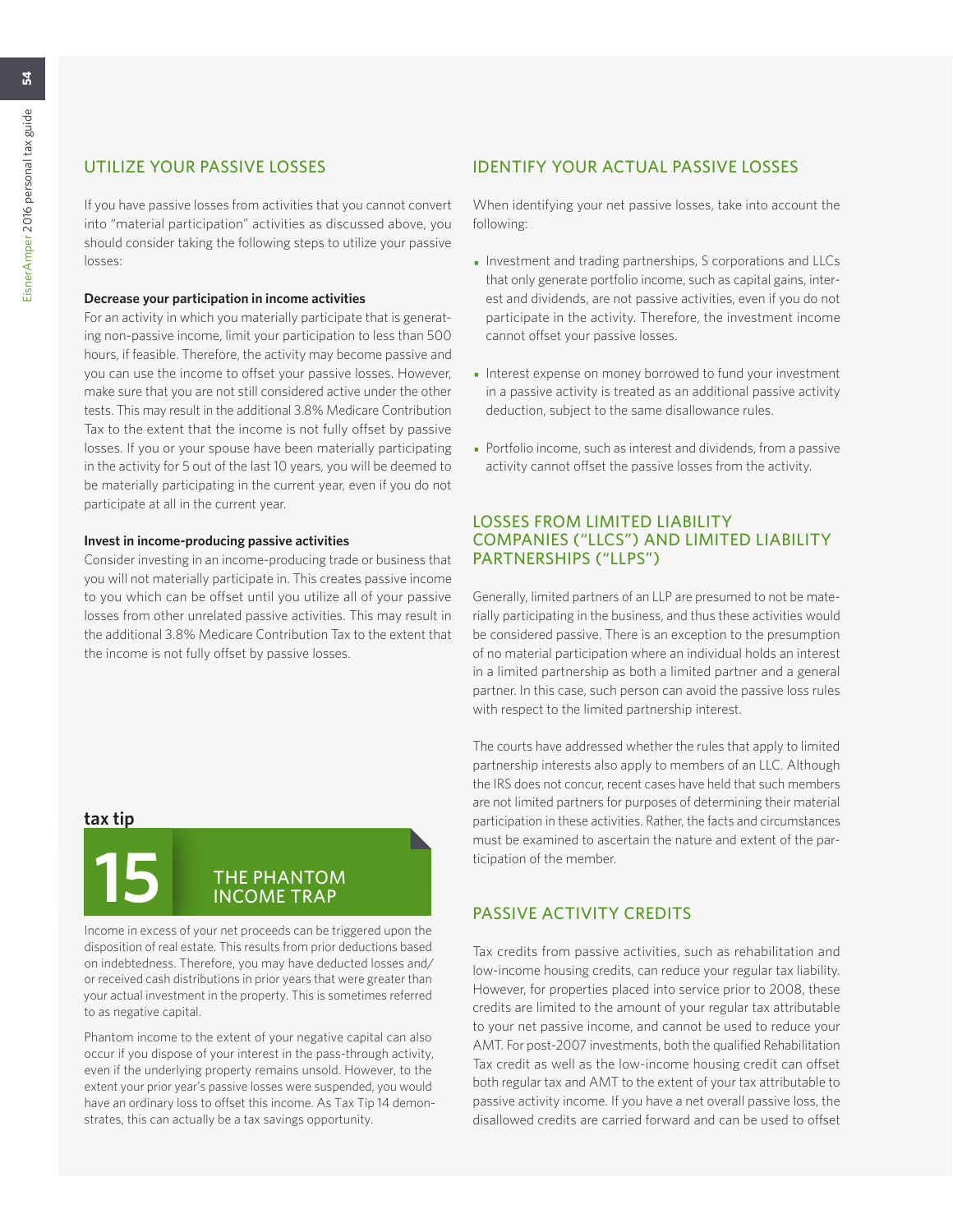#### **tax tip**

# **16** DEFER YOUR GAIN USING THE INSTALLMENT SALE METHOD

In 2016, you sell a nonresidential building for \$2,000,000, net of closing costs, which you bought in 1998 for \$600,000 (including subsequent improvements). At the time of the sale, you had accumulated depreciation of \$400,000. Therefore your taxable capital gain is \$1,800,000 (\$2,000,000 less the cost of \$600,000 plus the accumulated depreciation of \$400,000). You will receive a 20% down payment of \$400,000 before the end of the year and receive a mortgage from the buyer for the balance, with the first payment due in January of 2017. By using the installment sale method, you will defer \$290,000 of federal tax to future years as the mortgage is paid down by the buyer.

|                              | Full payment in current year | Installment sale method |
|------------------------------|------------------------------|-------------------------|
| Taxable gain in year of sale | \$1,800,000                  | \$360,000               |
| Federal tax cost this year   | 380,000                      | 90,000                  |
| Deferred tax                 |                              | 290,000                 |

The taxable gain using the installment sale method is computed by multiplying the down payment of \$400,000 by the gross profit ratio of 90%. The gross profit ratio is the taxable gain of \$1,800,000 divided by the total proceeds of \$2,000,000.

**Caution:** *You are subject to a tax rate of 25% on the portion of the gain that is attributable to previous non-accelerated depreciation deductions on real property on a "first in first out" (FIFO) method. Also, this method may not be advantageous when the tax rates of future years' installments are expected to increase.*

*Note: The 3.8% Medicare Contribution Tax on net investment income, which is not reflected in the above illustration, may apply to the gain and related interest net investment income.*

your taxes in future years. If you have net passive income but the credits are limited because of the AMT, you can carry the credits forward to offset your regular tax in future years when you are not in the AMT.

# REAL ESTATE ACTIVITIES

Real estate activities are passive by definition, unless you qualify as a real estate professional. Regardless of whether you are a real estate professional or not, there are ways you can defer the tax from the gain on the sale of real estate properties, as discussed below. A separate rule allows you to deduct up to \$25,000 of losses each year if you actively participate in a rental real estate activity. This special allowance is reduced, but not below zero, by 50% of the amount by which the taxpayer's AGI exceeds \$100,000. It is completely phased out when AGI reaches \$150,000.

# REAL ESTATE PROFESSIONAL RULES

If you are a real estate professional, you can deduct rental real estate losses in full since you are not subject to the passive loss limitations. To qualify, you must annually:

- Perform more than 50% of your personal services in real property trades or businesses in which you materially participate, and
- Have more than 750 hours of service in these businesses.

In addition, you must materially participate in the rental real estate activity in order for that activity to be considered nonpassive. For example, a real estate broker who owns one or two apartments for rent might be a real estate professional but might not be considered to materially participate in the rental activity.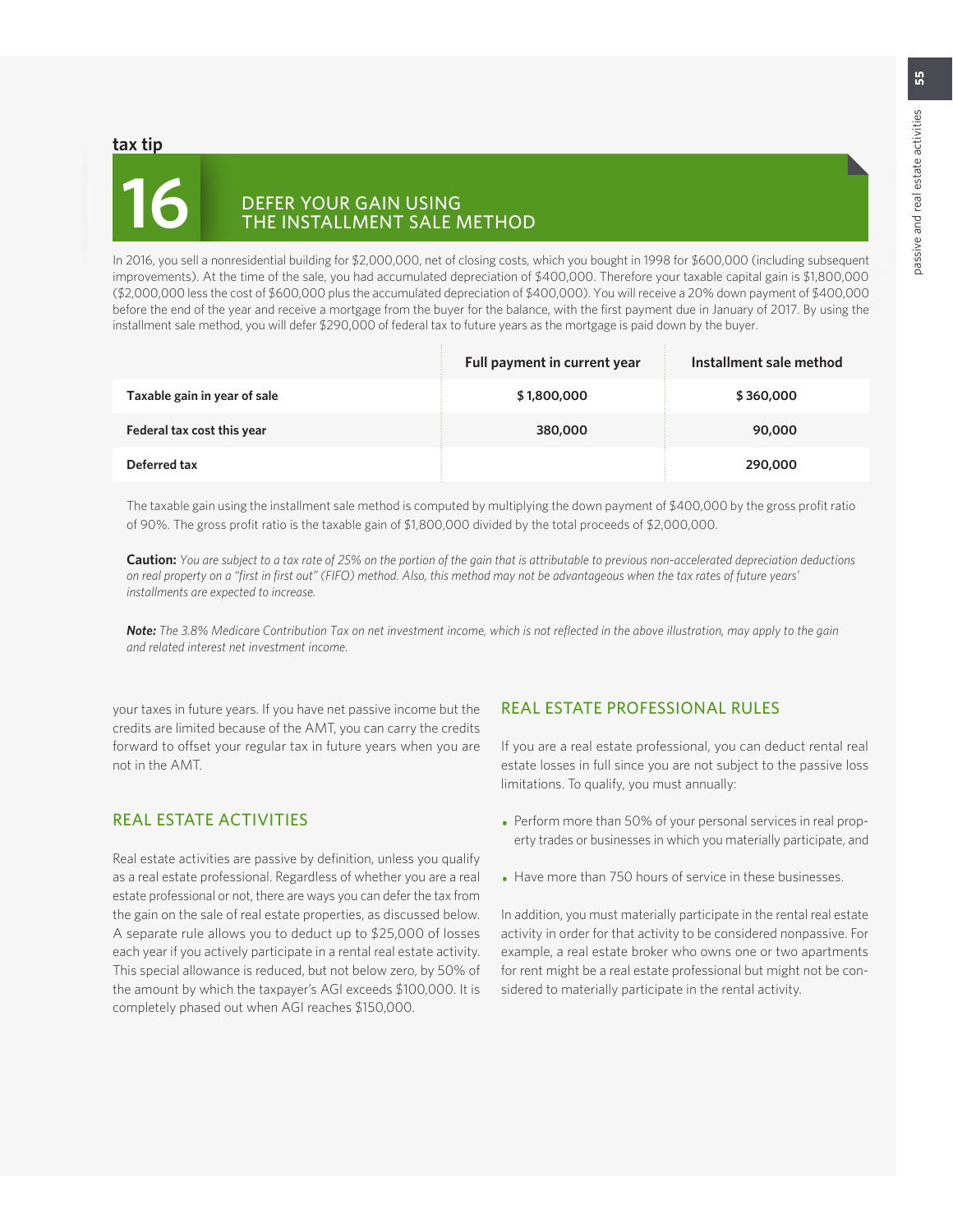In the case of a joint return, the real estate professional requirements are satisfied if, and only if, at least one of the spouses separately satisfies both requirements. In regards to the material participation test though, work performed by a taxpayer's spouse in a trade or business is treated as work performed by the taxpayer.

Real estate professionals are not subject to the 3.8% Medicare Contribution Tax on net investment income, including capital gains, from rental real estate activities in which they materially participate.

**Observation:** *If you fail either test and you have real estate losses, try to increase your hours of service to meet the tests. For purposes of the real estate professional test, a taxpayer can elect to aggregate all of their real estate rental activities for purposes of determining material participation. Once the election is made, it continues unless the IRS consents to its revocation.*

# INSTALLMENT SALE REPORTING BENEFITS

An installment sale can be a very tax-efficient method to defer a gain on the sale of real estate for future years. If you are contemplating a sale of real estate, consider agreeing to receive one or more payments after the year of the sale so that you are eligible to report the gain on the installment sale method. By doing so, you can defer much of the tax to future years.

The installment method allows you to report gain only as you receive principal payments. By simply deferring one payment until next year, you can defer the tax on that portion of the sales price by a full year (see Tax Tip 16). The gain you report in future years retains the same character as when it was sold. Therefore, if property that is sold had a long-term holding period, the gain reported in future years will also be long-term except for the interest element if interest is not stated on the deferred payments. You may also be entitled to interest payments on seller-financed mortgages or loans. The interest payments are taxable as ordinary income when received. You can use the installment sale method even if you owned the property through an entity in which you hold an interest if the entity does not elect out of the installment method. However, if the face amount of all installment receivables you own at December 31 exceeds \$5 million, an interest charge on the deferred tax (assessed as an additional tax) will apply.

**Caution:** *Even if no payments are received in the year of sale, any recapture income under Internal Revenue Code ("IRC") sections 1245,* 

*1250, or 751 is recognized immediately. Furthermore, when the deferred gain on the sale of real estate is attributable to both unrecaptured section 1250 gain (maximum tax rate of 25%) and regular capital gain (maximum tax rate of 20%), the unrecaptured section 1250 gain is reported first upon the receipt of principal payments.*

#### LIKE-KIND EXCHANGES

If you exchange investment or business property for property of a like-kind (same nature or character), you do not realize taxable gain at the time of the exchange, except up to the amount of any cash or other boot received (such as unlike property). The like-kind exchange rule gives you the opportunity to defer taxes until you sell the property that you receive in the exchange.

Like-kind exchanges typically are used when selling real estate and can yield substantial tax benefits. Even though the definition of like-kind property allows for a certain amount of flexibility, such as permitting an exchange of land for a building if both are held for investment purposes, specific and complex rules govern like-kind exchanges. These rules include a requirement that you cannot directly receive any cash or other consideration and must identify the replacement property with the qualified intermediary holding the funds within 45 days after the sale.

**Caution:** *Like-kind exchanges do not apply to the sale of stocks, bonds, other securities and other intangible assets such as a partnership interest. Also, the sale of your principal residence does not qualify for a like-kind exchange.*

**Note:** *Like-kind exchange reporting is not elective. Consider not engaging*  in a like-kind exchange if a taxable event is the better approach (e.g., when *you have expiring losses, or state tax considerations).*

### NEW LEGISLATION

Some 15 provisions of PATH specifically address a variety of technical and policy considerations of REITs. One such noteworthy provision deals with tax-free spinoffs involving REITs. The provision provides that a spinoff involving a REIT will qualify as tax-free only if immediately after the distribution both the distributing and the controlled corporation are REITS. In addition, neither a distributing nor controlled corporation in a tax-free spinoff transaction that is not a REIT is permitted to elect to be treated as a REIT for 10 years following the tax-free spinoff. The provision applies to distributions made on or after December 7, 2015, but will not apply to any distribution pursuant to a transaction described in a ruling request initially submitted to the IRS on or before that date, which request has not been withdrawn and with respect to which a ruling has not been issued or decided in its entirety as of such date.